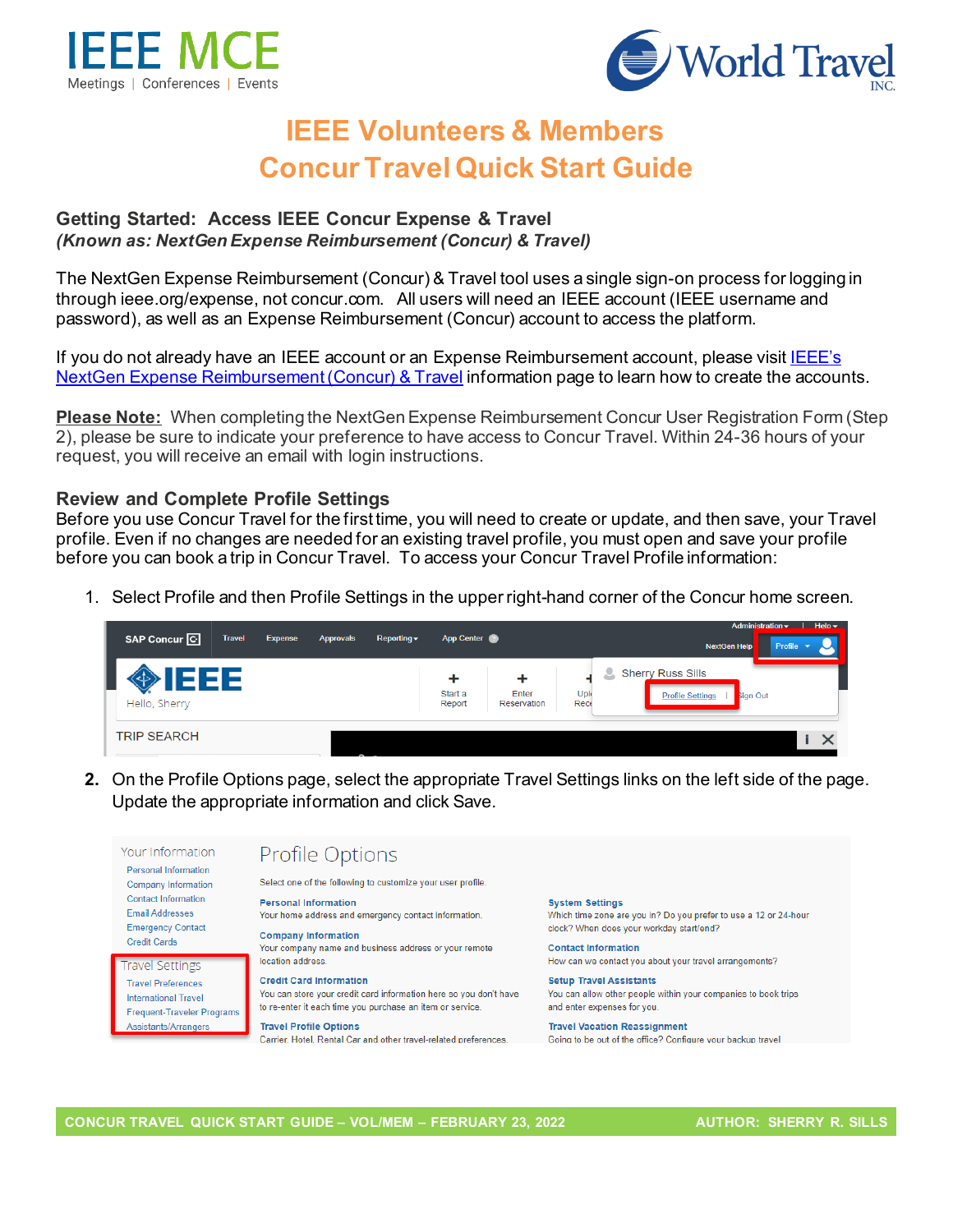



**Note:** Complete all required fields including your legal name on your travel document (Driver's License or Passport), date of birth and gender before saving your profile.

3. Once your profile information is entered and saved, it will be electronically routed to IEEE's corporate travel agency of record, World Travel, Inc. You are now ready to begin your flight search.

## **Making a Flight Reservation**

- 1. Select "Travel" on the top left navigation menu.
- 2. Click Airplane/Train icon at the top of the page.
- 3. Click to Select a Flight Search type:
	- Round trip
	- One Way
	- Multi-City
- 4. Enter the 'From' and 'To' details using the city name, airport code or train station name. Use "Find an Airport" if you are unfamiliar with the area.
- 5. Click the calendar in the Depart and Return fields to select dates *(shows inventory up to 331 days out.).*
- 6. Select 'Depart' or 'Arrive' in the drop-down boxes to direct the basis for the time search.
- 7. Select a portion of day or a specific time in the 'Time' drop-down boxes.
- 8. Select a time range around your set time for the search. The wider the range of hours before and after your times (+3 field), the more flight options will be returned.
- 9. Check the car and/or hotel box, if desired.
- 10. Choose a Class option from the drop-down list. Economy is set by default and can be changed, as needed.
- 11.Set a 'Search by' preference. Default is 'by Fares' but you may choose to adjust this to 'by Schedule'.
- 12. Check the 'Specify Carrier' box to search by a specific carrier (e.g., United), if desired.
- 13. Click Search.

**Notes:** If your Travel Profile was not completed, a notification window will appear after selecting 'Search' to advise that your profile must be completed before the system will allow you to continue.

Please refer to IEEE's [Travel and Expense Reimbursement Guidelines](https://www.ieee.org/content/dam/ieee-org/ieee/web/org/travel-expense-reimbursement-guidelines.pdf) for travel reimbursement guidelines.

|                               | SAP Concur <sup>C</sup>                                         | <b>Travel</b>          | <b>Expense</b>                                   | App |
|-------------------------------|-----------------------------------------------------------------|------------------------|--------------------------------------------------|-----|
| Travel                        |                                                                 | Trip Library Templates | <b>Tools</b>                                     |     |
| Q                             | ◒<br>ركا                                                        | 0                      |                                                  |     |
|                               | <b>Mixed Flight/Train Search</b>                                |                        |                                                  |     |
| <b>Round Trip</b>             |                                                                 | One Way                | Multi City                                       |     |
| Depart $\odot$<br><b>hiii</b> | Arrival city, airport or train station<br>$depart$ $\sim$       | Moming                 | Find an airport   Select multiple airports<br>±2 |     |
| Return @<br><b>Hill</b>       | $\text{depart} \; \blacktriangleright$                          | Afternoon v            | ±2                                               |     |
| Find a Hotel                  | Pick-up/Drop-off car at airport                                 |                        |                                                  |     |
| Class <sub>®</sub>            |                                                                 | Search by              |                                                  |     |
| Economy class                 |                                                                 | Price                  |                                                  |     |
|                               | Specify a carrier<br>orldtravelinc.com/sap-concur-travel-portal |                        |                                                  |     |